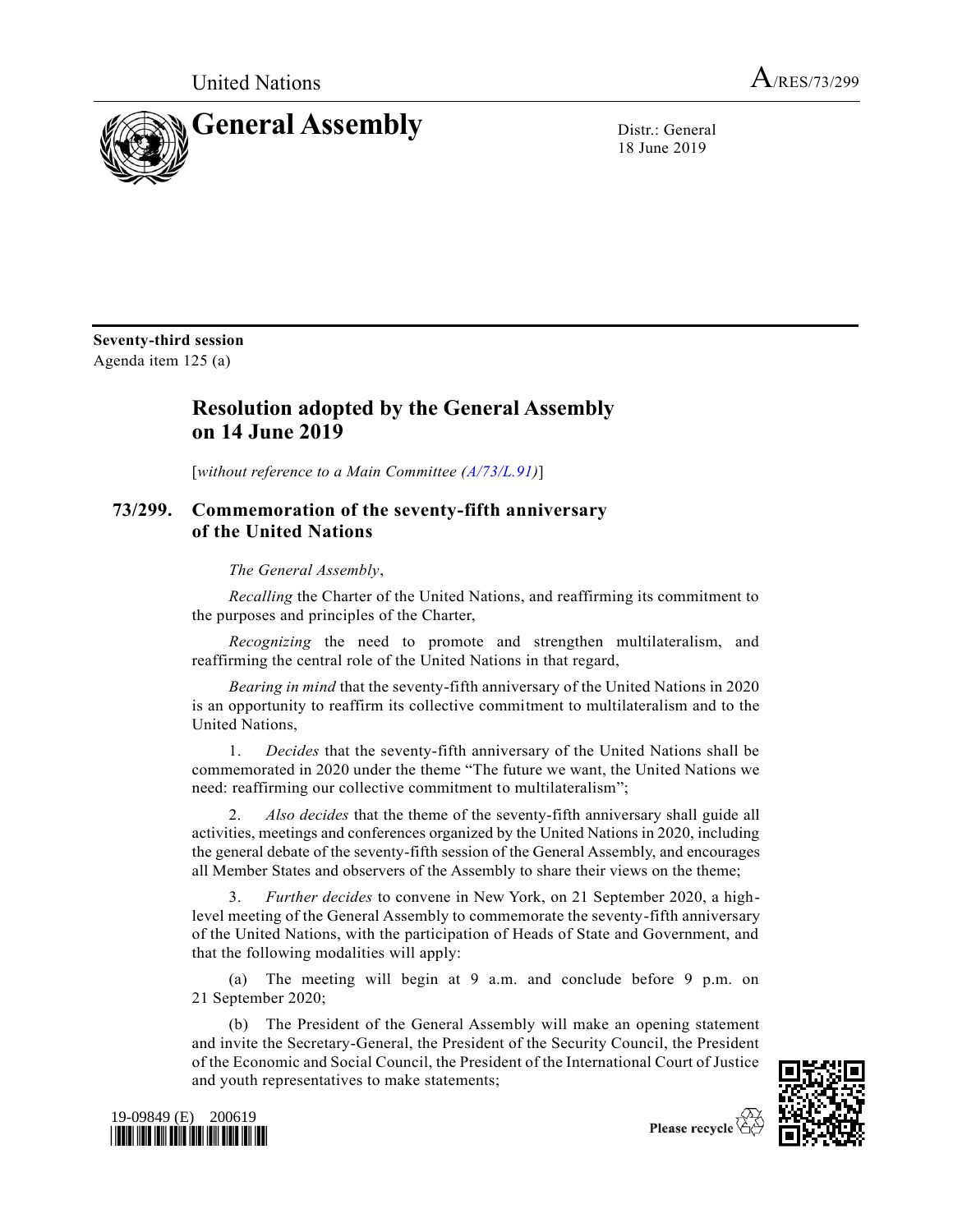(c) Following opening statements, the meeting will hear statements from the host country, Member States and observers of the General Assembly on the basis of a list of speakers to be established in accordance with the rules of procedure and established practice of the Assembly and the time limits for statements will be three minutes for statements of individual delegations and five minutes for statements made on behalf of a group of States;

(d) The meeting will be a stand-alone event and no other intergovernmental meetings or side events will be organized in parallel at United Nations Headquarters in New York on 21 September 2020;

(e) Non-governmental organizations that are in consultative status with the Economic and Social Council are invited to register with the Secretariat to attend the meeting;

4. *Decides* to adopt by consensus at the high-level meeting on 21 September 2020 a concise, substantive, forward-looking and unifying declaration that captures the collective commitment of Member States to multilateralism and to the United Nations and their shared vision for a common future, and requests the President of the General Assembly at its seventy-fourth session to appoint two co-facilitators to lead and conclude intergovernmental negotiations on the declaration no later than June 2020;

5. *Also decides* to commemorate, on 26 June 2020, the signing of the Charter of the United Nations and, on 24 October 2020, United Nations Day, through meaningful observance ceremonies at United Nations Headquarters in New York, open to Member States and observers of the General Assembly, as well as non-governmental organizations that are in consultative status with the Economic and Social Council, and requests the President of the General Assembly at its seventyfourth session to determine the modalities of those ceremonies, taking into account the views of Member States and relevant stakeholders, including civil society and youth;

6. *Emphasizes* the need to engage civil society and youth in all activities to commemorate the seventy-fifth anniversary of the United Nations, and decides to convene a youth plenary at United Nations Headquarters in New York, under the auspices of the President of the General Assembly at its seventy-fourth session and the President of the Economic and Social Council, in conjunction with the youth forum of the Council in 2020;

7. *Invites* the youth plenary to engage in an inclusive, forward-looking, youth-driven global dialogue on the theme of the seventy-fifth anniversary and to send representatives to address the high-level meeting on 21 September 2020;

8. *Encourages* Member States and observers of the General Assembly, organizations of the United Nations system, as well as civil society organizations, individuals and other relevant stakeholders, to observe and actively support the commemoration of the seventy-fifth anniversary of the United Nations in an appropriate manner, including through national and regional initiatives, with a view to raising awareness of the work of the United Nations and of the importance of multilateralism in addressing global challenges;

9. *Welcomes* the decision of the Secretary-General to appoint a focal point in the Executive Office of the Secretary-General to coordinate all activities within the United Nations system relating to the commemoration of the seventy-fifth anniversary, ensuring a coherent and inclusive approach and a global communications and outreach strategy;